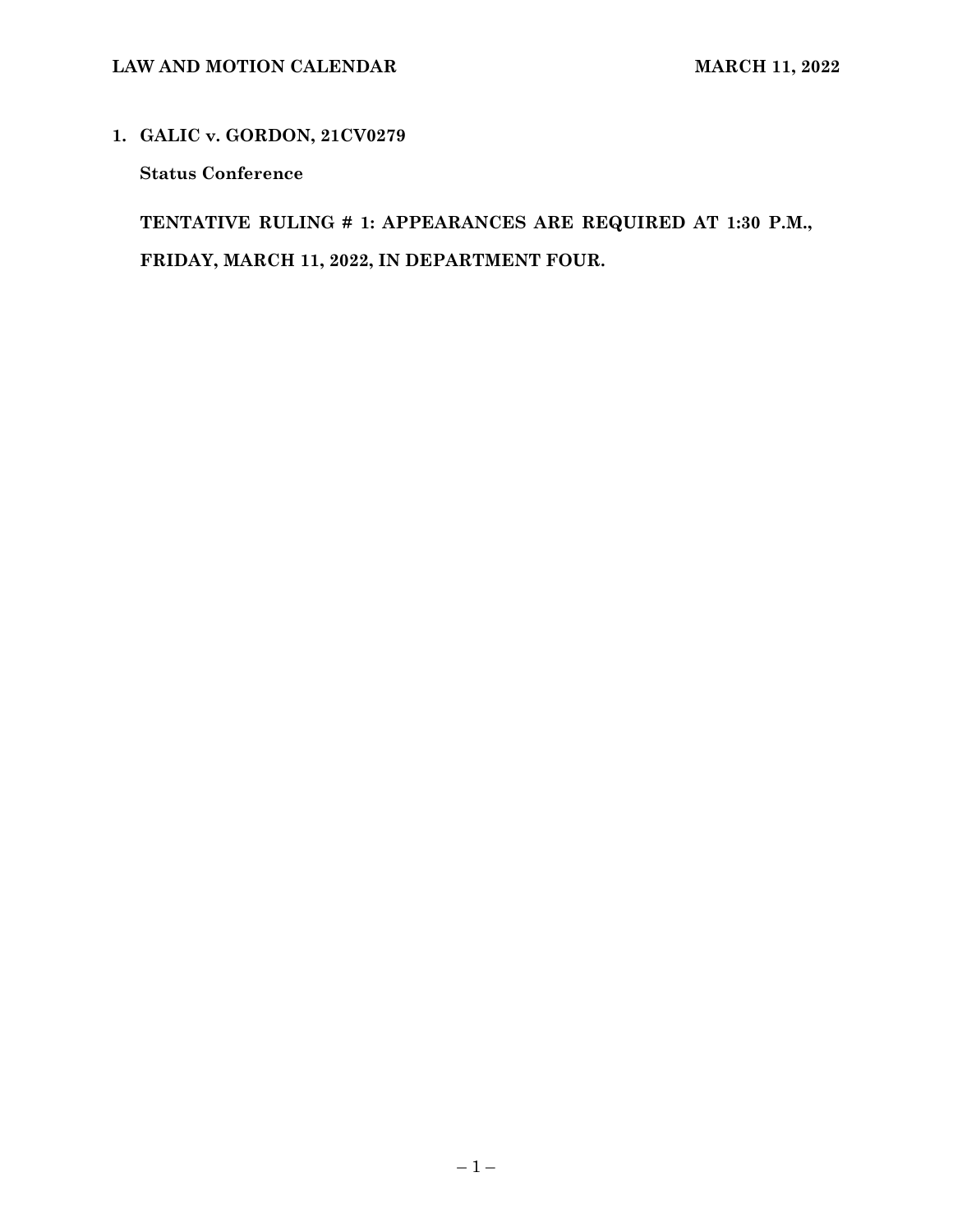# **2. SCHEIB v. TAHOE KEYS MARINA & YACHT CLUB, SC20200065 Motion for Leave to File Second Amended Complaint**

**TENTATIVE RULING # 2: PLAINTIFF'S MOTION FOR LEAVE TO FILE SECOND AMENDED COMPLAINT IS GRANTED. THE NEW COMPLAINT MUST BE FILED AND SERVED NO LATER THAN 10 DAYS FROM THE DATE OF SERVICE OF THE NOTICE OF ENTRY OF ORDER. NO HEARING ON THIS MATTER WILL BE HELD (***LEWIS v. SUPERIOR COURT* **(1999) 19 CAL.4TH 1232, 1247), UNLESS A NOTICE OF INTENT TO APPEAR AND REQUEST FOR ORAL ARGUMENT IS TRANSMITTED ELECTRONICALLY THROUGH THE COURT'S WEBSITE OR BY TELEPHONE TO THE COURT AT (530) 573-3042 BY 4:00 P.M. ON THE DAY THE TENTATIVE RULING IS ISSUED. NOTICE TO ALL PARTIES OF AN INTENT TO APPEAR MUST BE MADE BY TELEPHONE OR IN PERSON. PROOF OF SERVICE OF SAID NOTICE MUST BE FILED PRIOR TO OR AT THE HEARING.**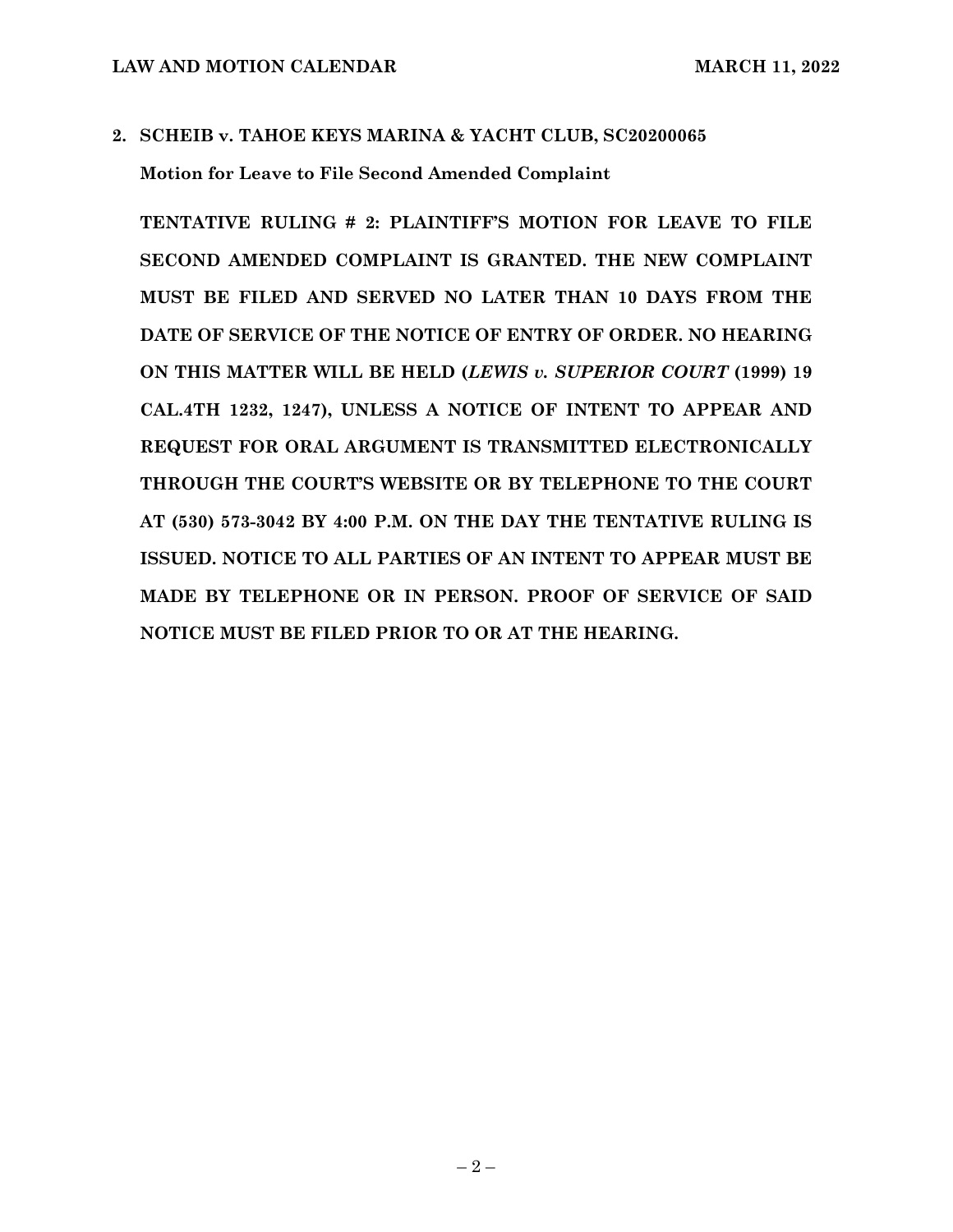#### **3. GETZ v. COUNTY OF EL DORADO, ET AL., PC20190335**

#### **Petitioner's Motion for Attorney Fees**

This action involved a petition for writ of mandate concerning the California Public Records Act ("CPRA"). (Gov. Code § 6250, et seq.) Petitioner appealed the trial court's decision denying his petition. On appeal, the petition was granted in part and denied in part. The court of appeal ordered the County of El Dorado to pay petitioner's " 'costs and reasonable attorney fees' in an amount to be determined by the trial court." (*Getz v. Superior Court* (2021) 287 Cal.Rptr.3d 722, 740.) Pending is petitioner's motion for attorney fees and costs. (See Gov. Code § 6259(d).)

#### **1. Preliminary Matters**

Petitioner's request for judicial notice of Exhibits 1, 3, and 4 is granted. (Evid. Code  $\S$  452(d)(1), (h).)

Petitioner's objection numbers 1–6 to the Declaration of Lynn Garcia, counsel for respondent, are overruled.

### **2. Attorney Fees**

Under the CPRA, "[t]he court shall award court costs and reasonable attorney's fees to the requester should the requester prevail in litigation filed pursuant to this section. The costs and fees shall be paid by the public agency of which the public official is a member or employee and shall not become a personal liability of the public official." (Gov. Code § 6259(d).)

A court assessing attorney fees begins with a lodestar figure, based on the "careful compilation of the time spent and reasonable hourly compensation of each attorney … involved in the presentation of the case." (*Serrano v. Priest* (*Serrano III*) (1977) 20 Cal.3d 25, 48; *PLCM Group*, *Inc. v. Drexler* (2000) 22 Cal.4th 1084, 1095; *Ketchum v. Moses* (2001) 24 Cal.4th 1122, 1134.) The California Supreme Court has noted that anchoring the calculation of attorney fees to the lodestar adjustment method " 'is the only way of approaching the problem that can claim objectivity, a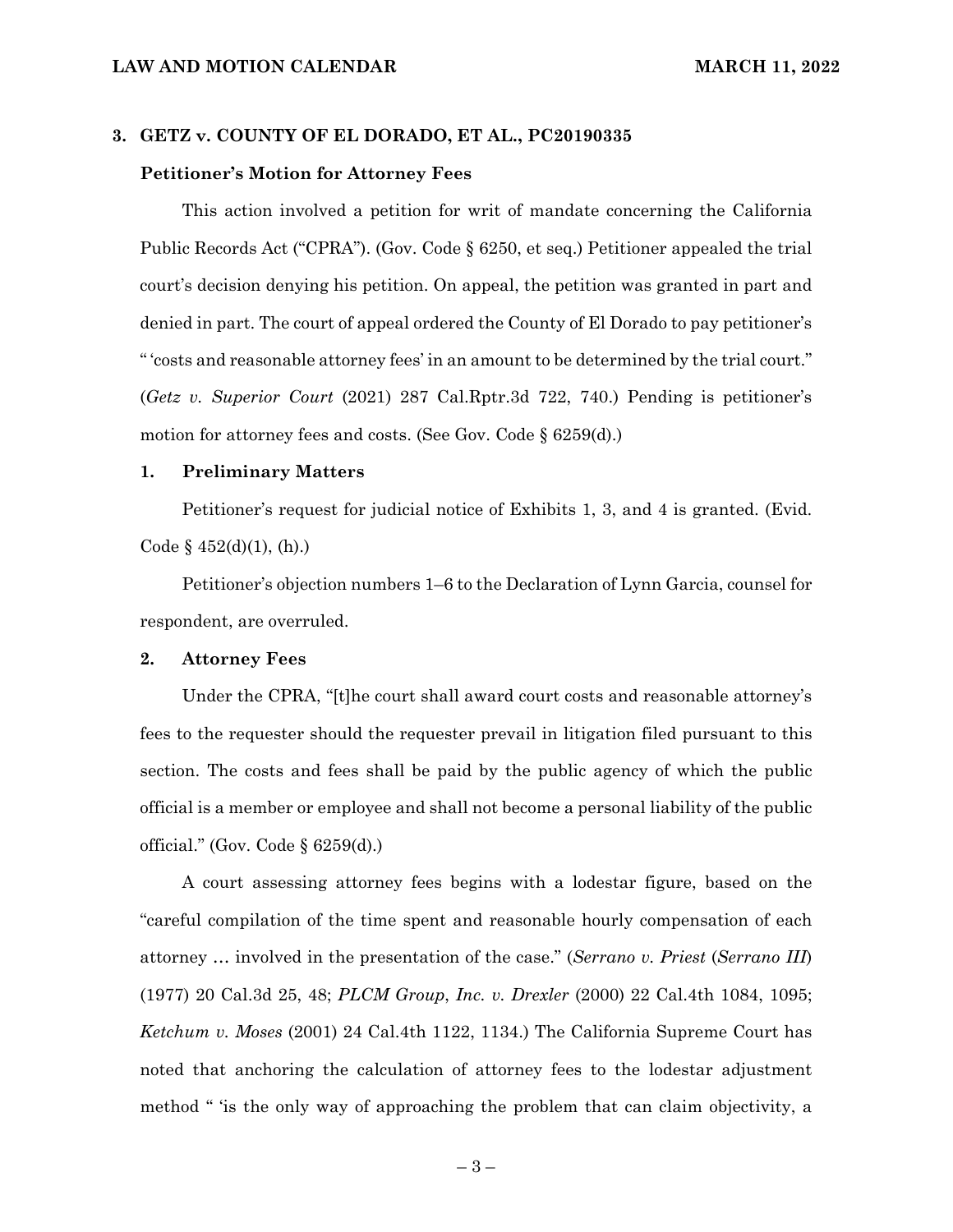claim which is obviously vital to the prestige of the bar and the courts.' "(*Serrano III*, *supra*, 20 Cal.3d at p. 48, fn. 23.)

"After determining the lodestar, the trial court may adjust the lodestar figure based on factors including, but not limited to (1) the novelty and difficulty of the questions involved, (2) the skill displayed in presenting them, (3) success or failure, (4) the extent to which the nature of the litigation precluded other employment by the attorneys, (5) the contingent nature of the fee award, (6) that an award against the state would ultimately fall upon the taxpayers, (7) that the attorneys in question received public and charitable funding for the purpose of bringing lawsuits of the character here involved, and (8) that the monies awarded would inure not to the individual benefit of the attorneys involved but the organizations by which they are employed. [Citations.] The lodestar adjustment method 'anchors the trial court's analysis to an objective determination of the value of the attorney's services, ensuring that the amount awarded is not arbitrary.' [Citation.]" (*Glaviano v. Sacramento City Unified Sch. Dist*. (2018) 22 Cal.App.5th 744, 751.)

The party seeking attorney fees has the burden of establishing entitlement to an award. To that end, competent evidence as to the nature and value of the attorney's services must be presented. (*City of Colton v. Singletary* (2012) 206 Cal.App.4th 751, 784 [evidence furnished should allow the judge to consider whether the case was overstaffed, how much time the attorney spent on particular claims, and whether the hours were reasonably expended].)

Petitioner moves for an order awarding attorney fees under the lodestar method in the amount of \$126,130, plus anticipated additional fees of \$3,200 through the hearing on this motion, and a lodestar enhancement of 1.5 (+ \$64,665), for a total request of \$193,995 in attorney fees. In support thereof, petitioner submitted a declaration from his lead attorney, Gregory Fayard, which includes his firm's billing invoice as Exhibit 2. Mr. Fayard's current hourly rate is \$400. Other attorneys with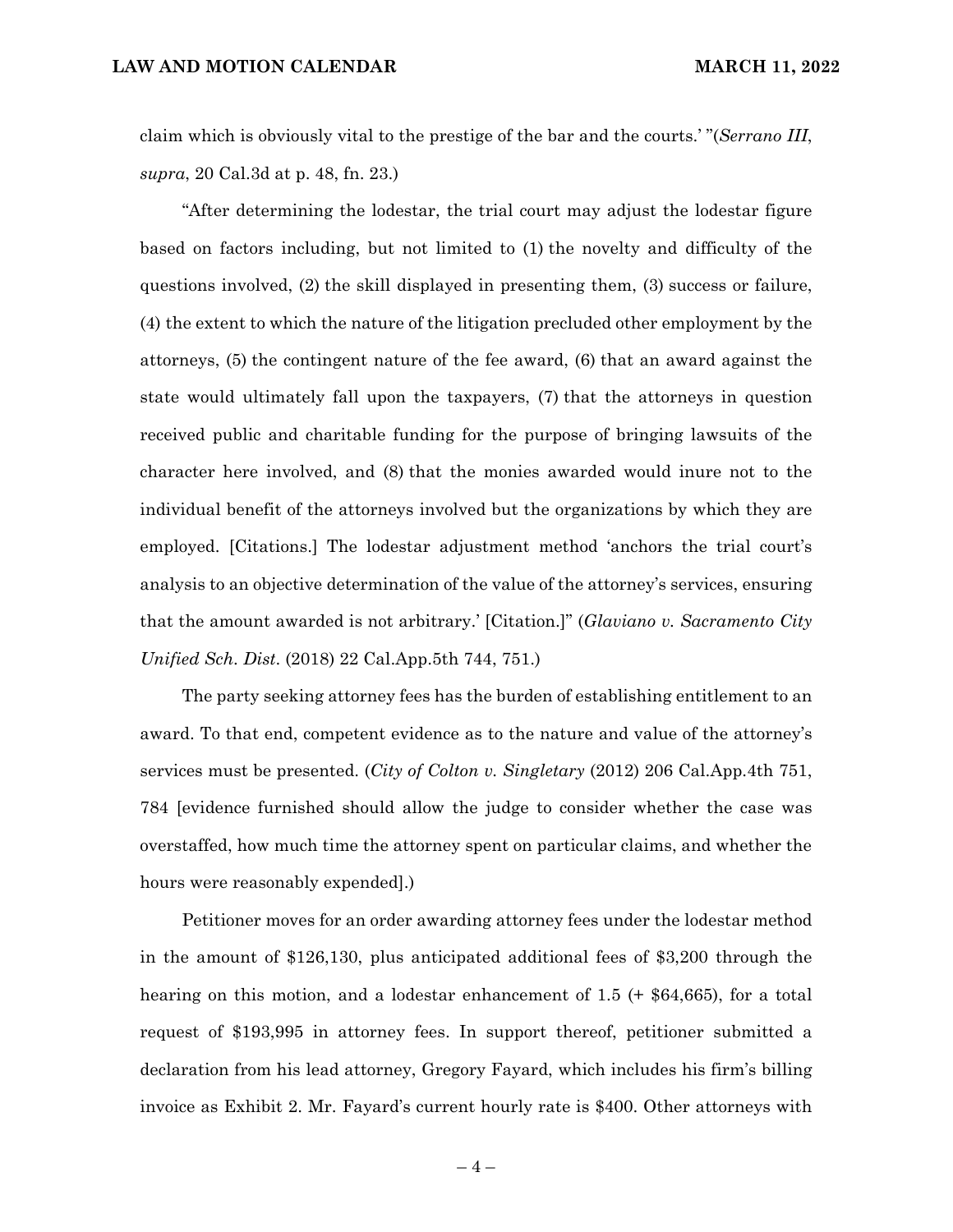his firm who also worked on this case have hourly rates ranging from \$300–\$400 for associate attorneys and partners/senior counsel, respectively. The hourly rates for paralegals and law clerks range from \$100–125 per hour. All entries were billed at a minimum increment of 0.1 hour. The firm put in the following hours of work into this case: 291.5 hours for partners/senior counsel; 27.3 hours for associate attorneys; 4.4 hours for paralegals; and 7.9 hours for law clerks, for a total of 331.1 hours of work.

Respondent argues that the hourly rates of \$400 for partners/senior counsel and \$300 for a relatively inexperienced associate attorney are unreasonable for this market region. Respondent also argues that the number of hours worked is excessive and unreasonable.

"The reasonable hourly rate is that prevailing for private attorneys in the community conducting non-contingent litigation of the same type. [Citations.] The prevailing hourly rates apply ' " 'regardless of whether the attorneys claiming fees charge[d] nothing for their services, charge[d] at below-market or discounted rates, represent[ed] the client on a straight contingent fee basis, or are in-house counsel. [Citations.]' [Citation.]" ' [Citations.]" (*Glaviano*, *supra*, 22 Cal.App.5th at p. 751.)

Based on the court's knowledge—both on the bench and having been an attorney in private practice here for about 20 years—the court finds that attorney hourly rates of \$300–400 are within market range for private attorneys doing similar work (i.e., municipal law) in the Lake Tahoe region.

Next, respondent challenges the number of hours petitioner's counsel worked on this case. Specifically, respondent notes that petitioner prevailed on one of two claims on appeal, but that he did not separate out on the billing invoice the work performed for each issue he raised on appeal.

Respondent's argument is well taken. Petitioner did not prevail on the issue concerning records related to the El Dorado District Attorney's review of a false police report investigation. With the exception of a handful of billing entries (amounting to

 $-5-$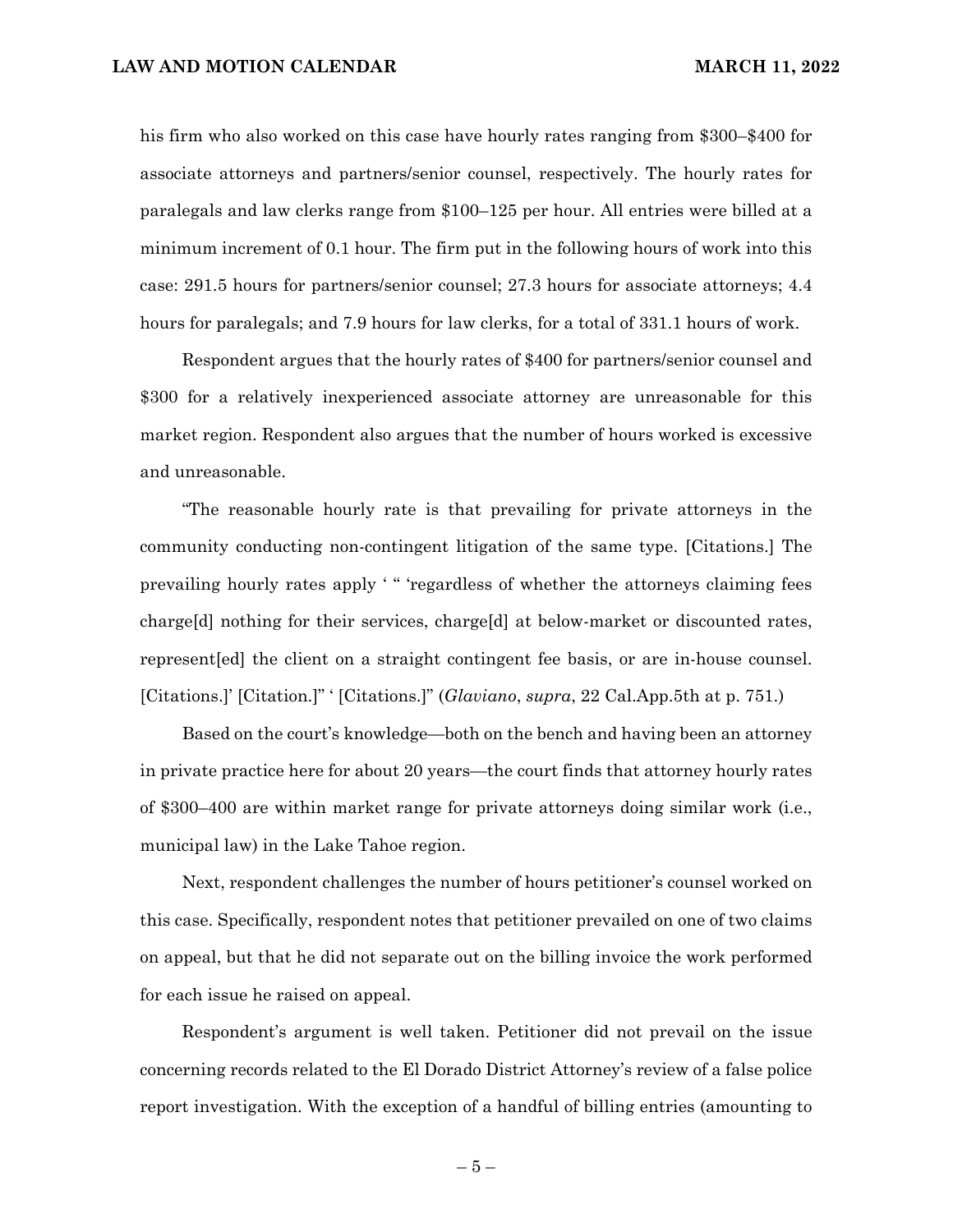\$1,840), petitioner did not separate out the work performed in litigating the district attorney records issue versus the County emails issue. Having reviewed the parties' briefs in the trial court, the parties' appeal briefs, and the appellate court's decision, the court estimates that the district attorney records issue represented only about 10 percent of the work in this case. As such, the court finds that petitioner's request for attorney fees should be reduced by \$12,613 to reflect that petitioner did not prevail on the district attorney records issue on appeal.

Additionally, the court will also reduce the attorney fee request for work related to petitioner's request that the Third Appellate District publish its November 17, 2021, decision in this case. The court finds that those efforts were not reasonably necessary to the litigation. Accordingly, the court will further reduce the attorney fee request by \$4,920.

Furthermore, the court finds that this action does not warrant a lodestar enhancement. (See *Ketchum*, *supra*, 24 Cal.4th at pp. 1136–1137.)

Applying the above, the court finds that petitioner is entitled to reasonable attorney fees in the amount of \$111,797, which includes the anticipated additional fees of \$3,200.

### **3. Costs**

A party's right to recover costs is governed by statute, and a prevailing party is entitled as a matter of right to recover their allowable costs. (Code of Civ. Proc. § 1032(b); *Perko's Enterprises*, *Inc. v. RRNS Enterprises* (1992) 4 Cal.App.4th 238, 241.)

Petitioner seeks costs in the amount of \$3,335.11. Respondent did not challenge any of the claimed costs. Accordingly, petitioner's costs are awarded as requested.

# **TENTATIVE RULING # 3: PETITIONER'S MOTION FOR ATTORNEY FEES AND COSTS IS GRANTED IN PART. PETITIONER IS ENTITLED TO**

 $-6-$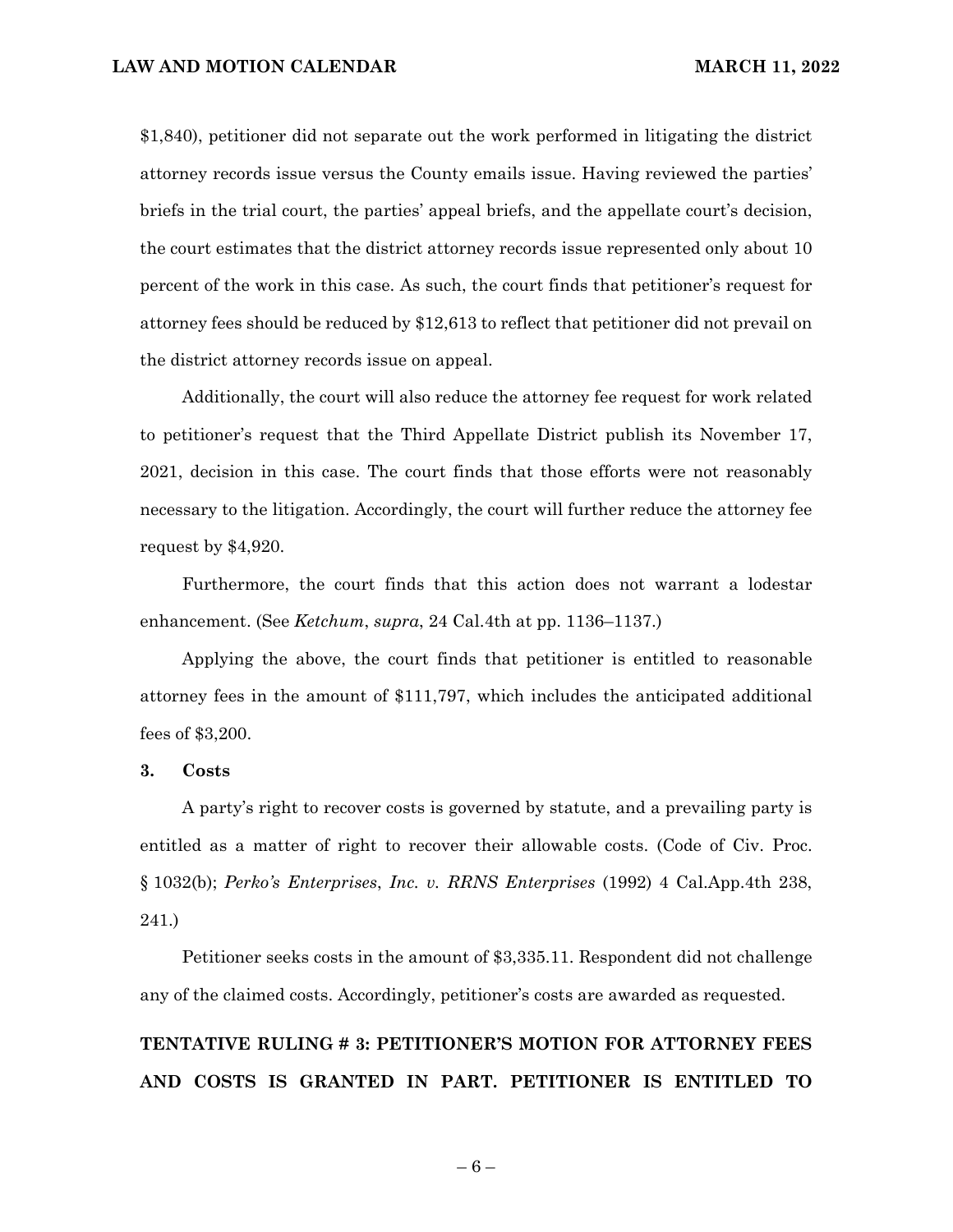**\$111,797 IN ATTORNEY FEES AND \$3,335.11 IN COSTS. NO HEARING ON THIS MATTER WILL BE HELD (***LEWIS v. SUPERIOR COURT* **(1999) 19 CAL.4TH 1232, 1247), UNLESS A NOTICE OF INTENT TO APPEAR AND REQUEST FOR ORAL ARGUMENT IS TRANSMITTED ELECTRONICALLY THROUGH THE COURT'S WEBSITE OR BY TELEPHONE TO THE COURT AT (530) 573-3042 BY 4:00 P.M. ON THE DAY THE TENTATIVE RULING IS ISSUED. NOTICE TO ALL PARTIES OF AN INTENT TO APPEAR MUST BE MADE BY TELEPHONE OR IN PERSON. PROOF OF SERVICE OF SAID NOTICE MUST BE FILED PRIOR TO OR AT THE HEARING.**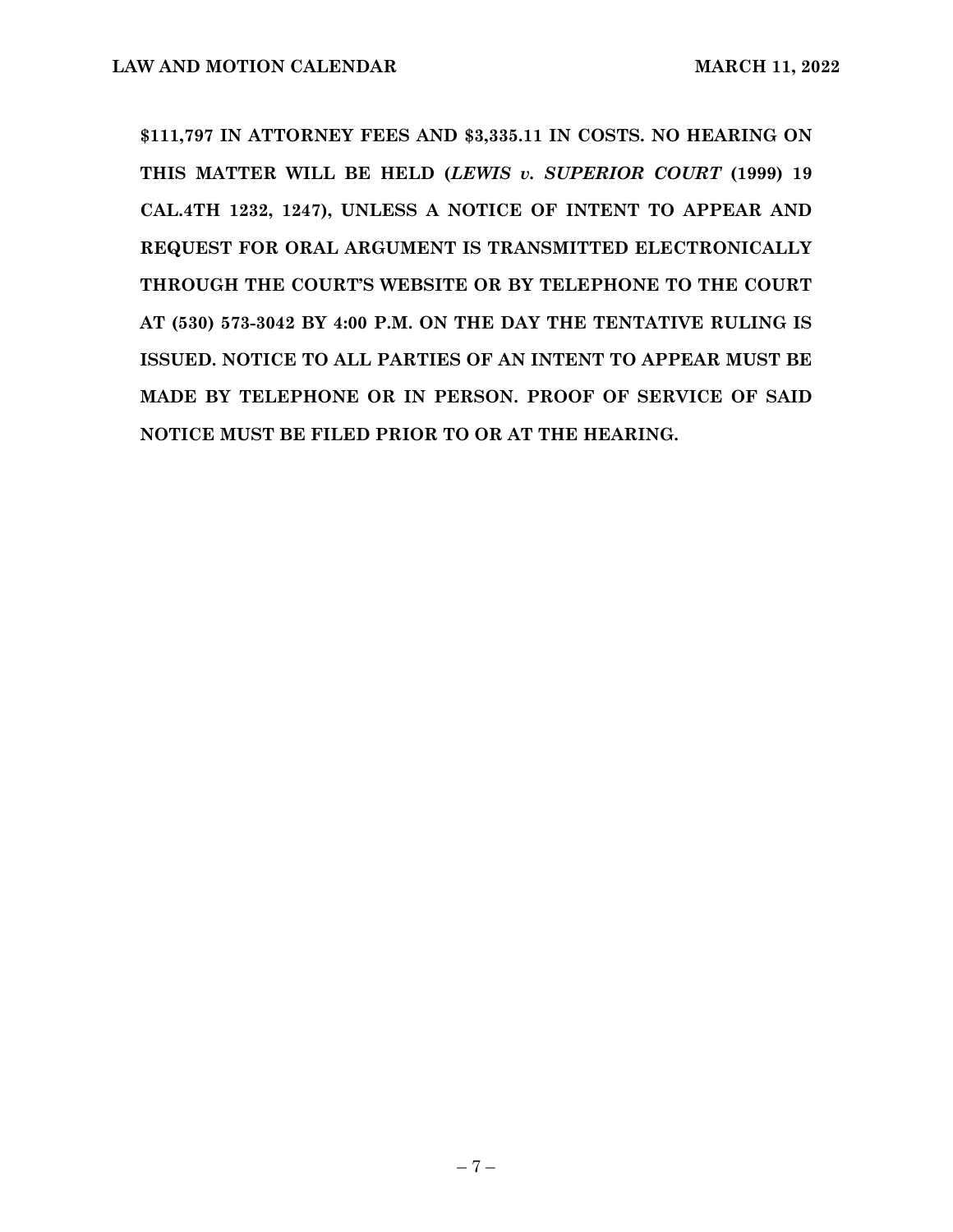### **4. KATZ v. GANNON, SC20210176**

### **Motion to Compel Defendant's Responses to Discovery Requests**

On November 5, 2021, plaintiff served on defendant his first set of (1) Form Interrogatories, (2) Special Interrogatories, (3) Request for Production of Documents, and (4) Request for Admissions. (Mot., Declaration of Michael K. Johnson, ¶ 2 & Exs. A–D.) Defendant did not serve any responses by the deadline. (*Id.*, ¶ 3.) On December 20, 2021, plaintiff's counsel sent a meet and confer letter to defendant, but no response was received. (*Id.*, ¶ 4 & Ex. E.)

At the time this motion was filed, plaintiff still had not received any discovery responses from defendant. The court notes that defendant did not file an opposition to the instant motion. The proof of service to the motion declares that defendant was served by mail on January 5, 2022.

Having reviewed and considered plaintiff's moving papers, and good cause appearing, the motion is granted. The court finds that plaintiff's request for \$790.00 in sanctions (2 hours x \$350/hour + \$90 filing fee) is a reasonable sanction under the Discovery Act.

**TENTATIVE RULING # 4: PLAINTIFF'S MOTION IS GRANTED. ALL MATTERS SPECIFIED IN PLAINTIFF'S REQUEST FOR ADMISSIONS (SET ONE) ARE DEEMED ADMITTED. DEFENDANT IS ORDERED TO SERVE VERIFIED RESPONSES, WITHOUT OBJECTIONS, TO PLAINTIFF'S FIRST SET OF (1) FORM INTERROGATORIES, (2) SPECIAL INTERROGATORIES, AND (3) REQUEST FOR PRODUCTION OF DOCUMENTS, AND PAY PLAINTIFF \$790.00 IN SANCTIONS NO LATER THAN 30 DAYS FROM THE DATE OF SERVICE OF THE NOTICE OF ENTRY OF ORDER. NO HEARING ON THIS MATTER WILL BE HELD (***LEWIS v. SUPERIOR COURT* **(1999) 19 CAL.4TH 1232, 1247), UNLESS A NOTICE OF INTENT TO APPEAR AND**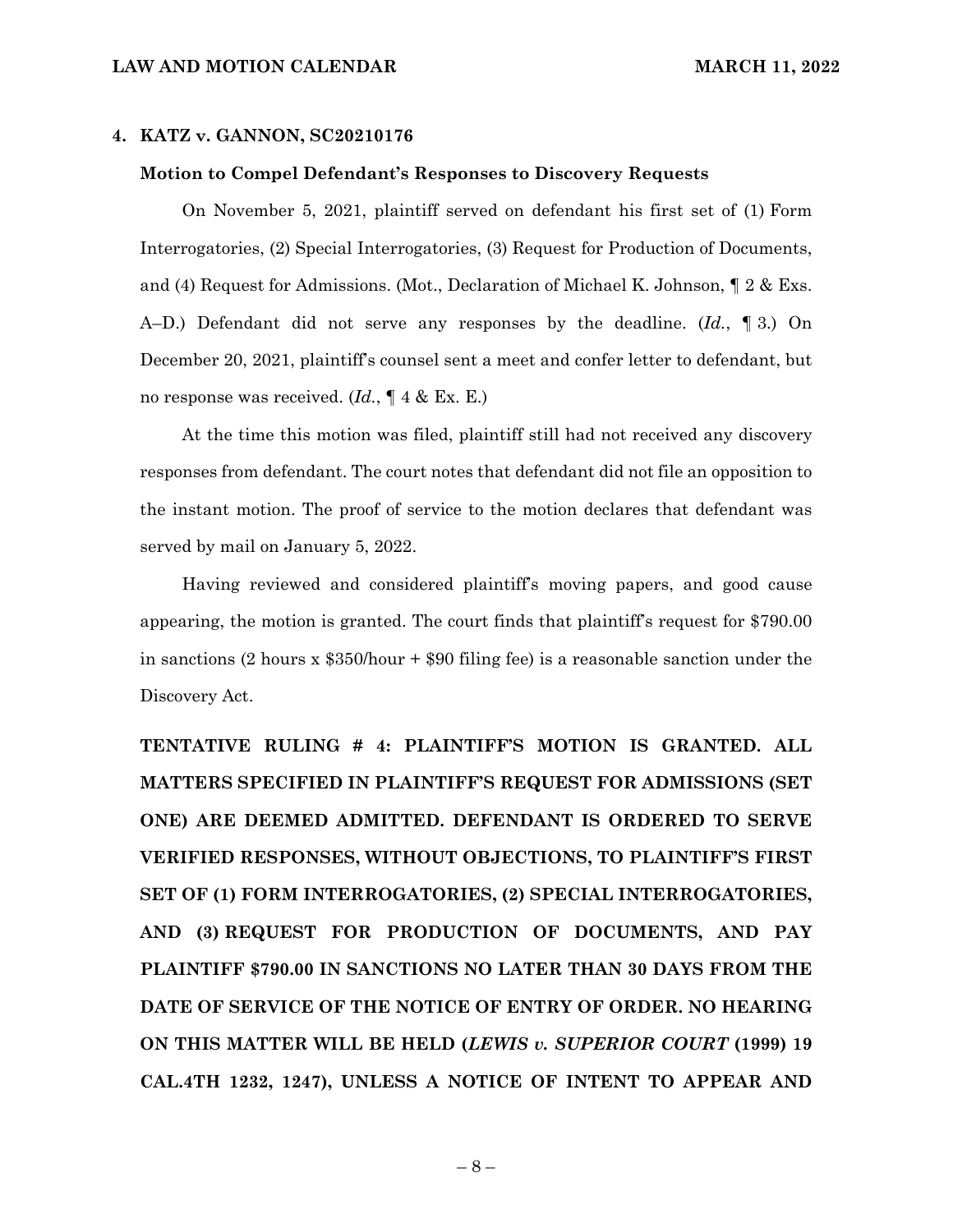**REQUEST FOR ORAL ARGUMENT IS TRANSMITTED ELECTRONICALLY THROUGH THE COURT'S WEBSITE OR BY TELEPHONE TO THE COURT AT (530) 573-3042 BY 4:00 P.M. ON THE DAY THE TENTATIVE RULING IS ISSUED. NOTICE TO ALL PARTIES OF AN INTENT TO APPEAR MUST BE MADE BY TELEPHONE OR IN PERSON. PROOF OF SERVICE OF SAID NOTICE MUST BE FILED PRIOR TO OR AT THE HEARING.**